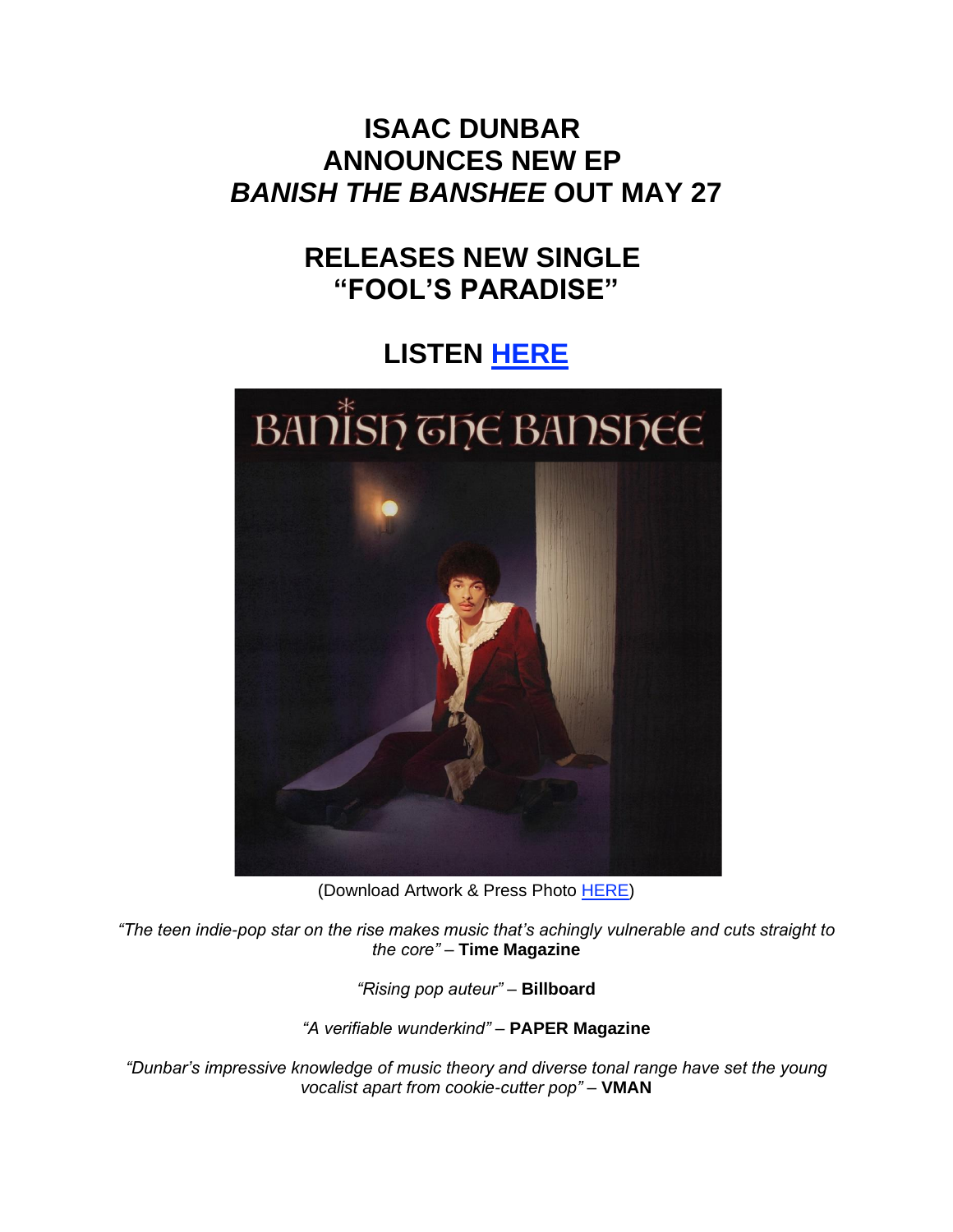### *"Sonic opulence"* – **NYLON**

**(Los Angeles, CA – April 22, 2022)** – Today, **Isaac Dunbar** releases his latest single, **"Fool's Paradise,**" out now via **RCA Records**. Written and produced by Isaac, the emotive, pianodriven ballad examines the complexities of unrequited love. Propelled by Isaac's melodic vocals, "Fool's Paradise" is an operatic exploration of disillusionment and what happens when one no longer ignores the red flags waving in front of them.

*"I wrote 'Fool's Paradise' about my struggle between discerning what is real and what is fake with the relationships in my life,"* says **Isaac**. *"It's about the process of waking up to mistreatment, manipulation, and reading in between the lines. It's about breaking those cycles. 'Fool's Paradise' is a song for the delusional girls."*

Joining the previously released rebellious pop-anthem ["Bleach"](https://eur01.safelinks.protection.outlook.com/?url=https%3A%2F%2Fisaacdunbar.lnk.to%2FBleach&data=05%7C01%7Cnoelle.janasiewicz.sme%40sonymusic.com%7Ccd52628673ea4f1b094408da2474daa9%7Cf0aff3b791a54aaeaf71c63e1dda2049%7C0%7C0%7C637862381567983302%7CUnknown%7CTWFpbGZsb3d8eyJWIjoiMC4wLjAwMDAiLCJQIjoiV2luMzIiLCJBTiI6Ik1haWwiLCJXVCI6Mn0%3D%7C3000%7C%7C%7C&sdata=GEfIUFf9Sq00ZdLwx7tKUiUJpraWlkjH1ibUdLvR6FQ%3D&reserved=0) and the disco-infused "Tainted [Love,"](https://eur01.safelinks.protection.outlook.com/?url=https%3A%2F%2Fisaacdunbar.lnk.to%2FTaintedLove&data=05%7C01%7Cnoelle.janasiewicz.sme%40sonymusic.com%7Ccd52628673ea4f1b094408da2474daa9%7Cf0aff3b791a54aaeaf71c63e1dda2049%7C0%7C0%7C637862381567983302%7CUnknown%7CTWFpbGZsb3d8eyJWIjoiMC4wLjAwMDAiLCJQIjoiV2luMzIiLCJBTiI6Ik1haWwiLCJXVCI6Mn0%3D%7C3000%7C%7C%7C&sdata=yAlfhUWjTM68ptthz%2Fmbv8efQhuuFbygvGl%2BV8STD4s%3D&reserved=0) "Fool's Paradise" serves as the latest release off Isaac's highly anticipated forthcoming EP, *Banish The Banshee*. A series of sonic parables inspired by love, loss, shame, and joy, *Banish The Banshee* is a conceptual body of work that illustrates the stories of Isaac's life so far through the lens of his alter-ego the banshee.

#### *Banish The Banshee* is out **May 27** via **RCA Records**, pre-order it [here.](https://eur01.safelinks.protection.outlook.com/?url=https%3A%2F%2Fisaacdunbar.lnk.to%2FBanishTheBanshee&data=05%7C01%7Cnoelle.janasiewicz.sme%40sonymusic.com%7Ccd52628673ea4f1b094408da2474daa9%7Cf0aff3b791a54aaeaf71c63e1dda2049%7C0%7C0%7C637862381567983302%7CUnknown%7CTWFpbGZsb3d8eyJWIjoiMC4wLjAwMDAiLCJQIjoiV2luMzIiLCJBTiI6Ik1haWwiLCJXVCI6Mn0%3D%7C3000%7C%7C%7C&sdata=YwFbHwydv75j3ceRgDEC5pHS1y10r9RWKQwVhPRDp6w%3D&reserved=0)

### **About Isaac Dunbar:**

19-year-old Isaac Dunbar has carved out a spectacular and unique lane as one of the most critically heralded emerging artists of his generation. After supporting girl in red on her North American and European run of shows in 2019, he released his highly anticipated debut EP, *[balloons don't float here](https://eur01.safelinks.protection.outlook.com/?url=https%3A%2F%2Fopen.spotify.com%2Falbum%2F4Qb82ieP4gzGzJiRnUNYyw&data=05%7C01%7Cnoelle.janasiewicz.sme%40sonymusic.com%7Ccd52628673ea4f1b094408da2474daa9%7Cf0aff3b791a54aaeaf71c63e1dda2049%7C0%7C0%7C637862381567983302%7CUnknown%7CTWFpbGZsb3d8eyJWIjoiMC4wLjAwMDAiLCJQIjoiV2luMzIiLCJBTiI6Ik1haWwiLCJXVCI6Mn0%3D%7C3000%7C%7C%7C&sdata=kcVEnizUE2ZZKOZWrpbEOsXbgA81gZ9MQ7mu0SvToTY%3D&reserved=0)*. It garnered the attention of notable tastemakers like Zane Lowe, *The FADER, Hypebeast*, and *Lyrical Lemonade,* who called it *"a display of pop mastery."* Hailing from Cape Cod, Massachusetts, his music melds complex sounds and atmospheric, beat-driven production to create melodic and introspective tracks with potent hooks. He makes lush, synth-driven music, which he writes, performs, and produces himself.

In 2020, with his newly inked deal with RCA Records, he released his critically acclaimed EP, *[isaac's insects,](https://eur01.safelinks.protection.outlook.com/?url=https%3A%2F%2Fsmarturl.it%2FisaacsinsectsEPx&data=05%7C01%7Cnoelle.janasiewicz.sme%40sonymusic.com%7Ccd52628673ea4f1b094408da2474daa9%7Cf0aff3b791a54aaeaf71c63e1dda2049%7C0%7C0%7C637862381567983302%7CUnknown%7CTWFpbGZsb3d8eyJWIjoiMC4wLjAwMDAiLCJQIjoiV2luMzIiLCJBTiI6Ik1haWwiLCJXVCI6Mn0%3D%7C3000%7C%7C%7C&sdata=BhPrseg9SUCIQu40i9pWxXBzQ0wZP93FpLn4ihbBZCo%3D&reserved=0)* which garnered over 48 million streams worldwide. *Billboard* called it a *"stunning major label debut"* and led his track "makeup drawer" to be featured in *NPR*'s "Best Music of 2020" list. His third EP, *[evil twin](https://eur01.safelinks.protection.outlook.com/?url=https%3A%2F%2Fsmarturl.it%2Fxeviltwin&data=05%7C01%7Cnoelle.janasiewicz.sme%40sonymusic.com%7Ccd52628673ea4f1b094408da2474daa9%7Cf0aff3b791a54aaeaf71c63e1dda2049%7C0%7C0%7C637862381567983302%7CUnknown%7CTWFpbGZsb3d8eyJWIjoiMC4wLjAwMDAiLCJQIjoiV2luMzIiLCJBTiI6Ik1haWwiLCJXVCI6Mn0%3D%7C3000%7C%7C%7C&sdata=9Mrvg0TjtSxwEo8t22RqXiWSNSoDw%2FVUXKqHcx4qNuU%3D&reserved=0)*, was released at the top of 2021 and saw support from the likes of *Earmilk*, who declared it a *"defiant pop record,"* along with features in *PAPER Magazine, SPIN, American Songwriter, E! News*, and more, while amassing over 38 million streams worldwide. Last fall, Dunbar hit the road on his first-ever North American headlining tour, which included a sold-out show in New York and a performance at the All Things Go Festival in Washington, DC. With new music to come in 2022, Dunbar's future shines brighter than ever before.